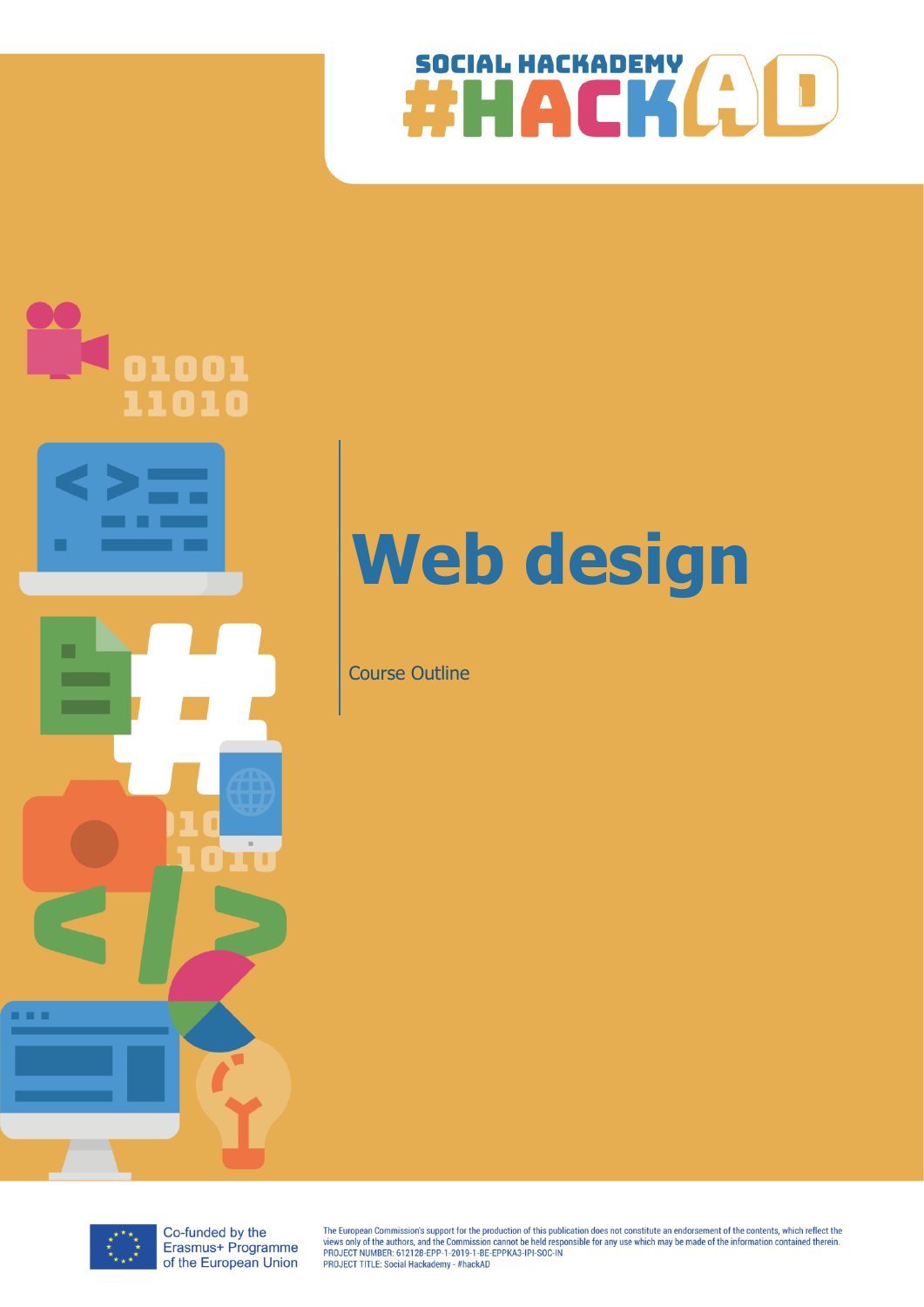



# **Contents**

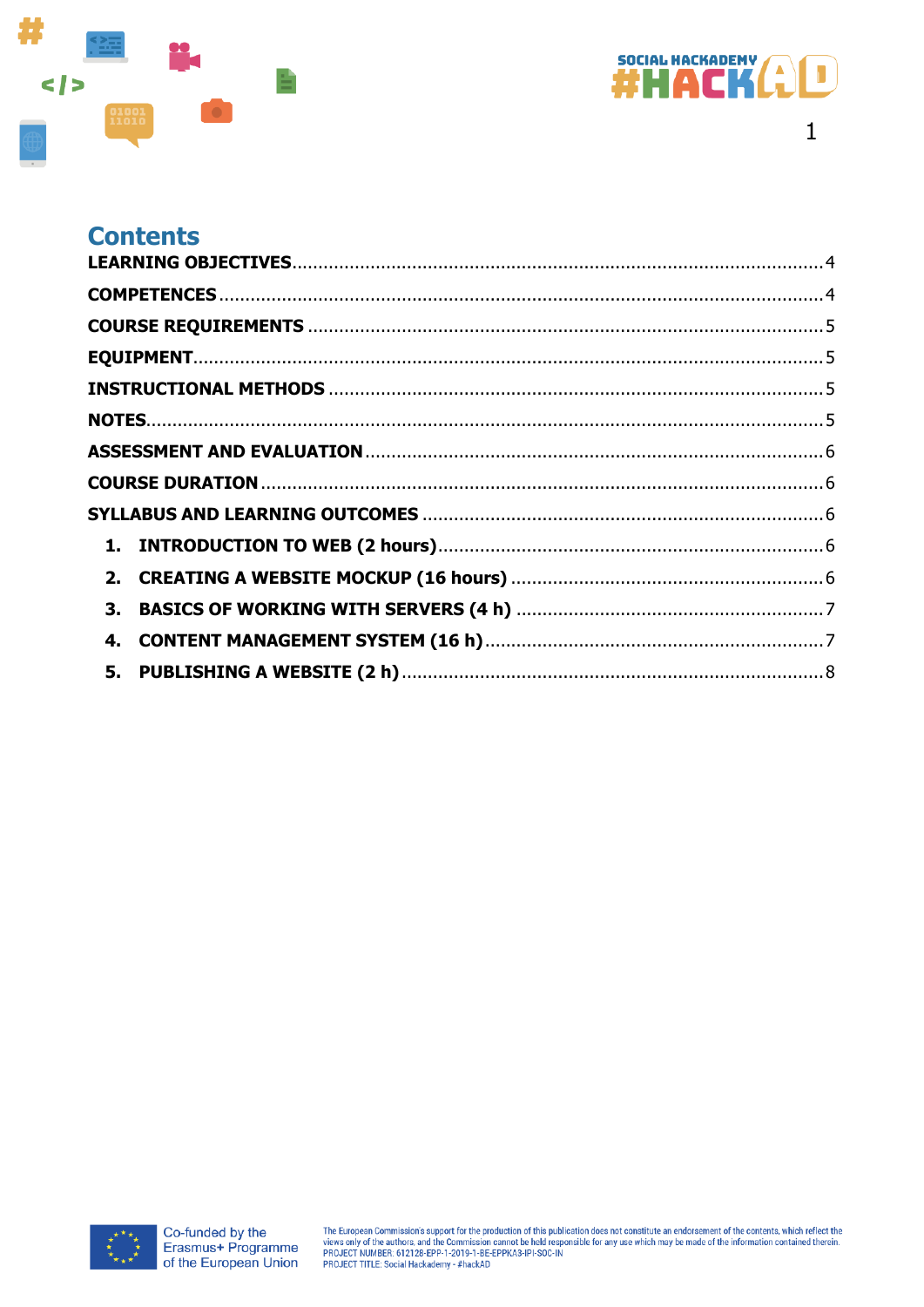



2

Social Hackademy - #hackAD 612128-EPP-1-2019-1-BE-EPPKA3-IPI-SOC-IN **Agreement number:**  Erasmus+ KA3 Social Inclusion www.socialhackademy.eu

Partners:

ALL DIGITAL aisbl (Belgium), European Grants International Academy (Italy), Hellenic Open University (Greece), CTC Rijeka (Croatia), SIMPLON.co (France), Public libraries 2030 (Belgium)

The European Commission's support for the production of this publication does not constitute an endorsement of the contents, which reflect the views only of the authors, and the Commission cannot be held responsible for any use which may be made of the information contained therein.



Co-funded by the Erasmus+ Programme of the European Union

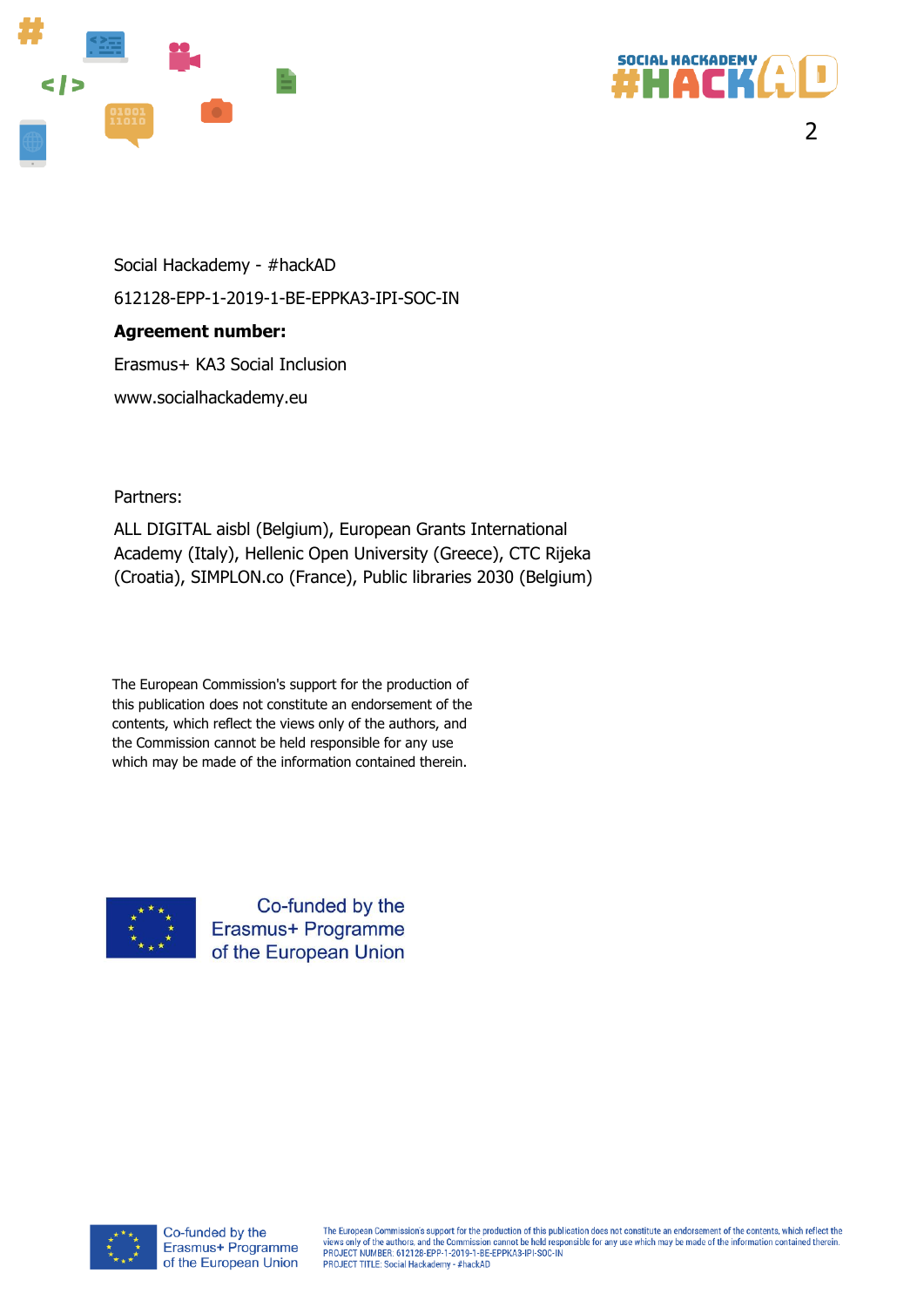



| <b>Project Acronym</b> | $#$ hackAD                                                                                                                                                                                                                                                                   |
|------------------------|------------------------------------------------------------------------------------------------------------------------------------------------------------------------------------------------------------------------------------------------------------------------------|
| Project Title          | Social Hackademy                                                                                                                                                                                                                                                             |
| Work Package           | WP2 Best practice adaptation                                                                                                                                                                                                                                                 |
| Deliverable Title      | #hackAD Web design course outline                                                                                                                                                                                                                                            |
| Dissemination level    | Public                                                                                                                                                                                                                                                                       |
| Version                | Final                                                                                                                                                                                                                                                                        |
| Delivery date          | 31/05/2020                                                                                                                                                                                                                                                                   |
| Abstract               | This document provides organizations and trainers with the plan on<br>how the Web design course is structured, what are the key<br>competences and learning outcomes which can be acquired during this<br>course, general guidelines, requirements and notes for the course. |
| Author                 | <b>CTC Rijeka</b>                                                                                                                                                                                                                                                            |
| Project n°             | 612128-EPP-1-2019-1-BE-EPPKA3-IPI-SOC-IN                                                                                                                                                                                                                                     |
| Agreement n°           | $2018 - 3186$                                                                                                                                                                                                                                                                |
| Website                | www.socialhackademy.eu                                                                                                                                                                                                                                                       |

This publication is available under





Attribution-NonCommercial-NoDerivatives 4.0 International

(CC BY-NC-ND 4.0)

license



The European Commission's support for the production of this publication does not constitute an endorsement of the contents, which reflect the views only of the authors, and the Commission cannot be held responsible for an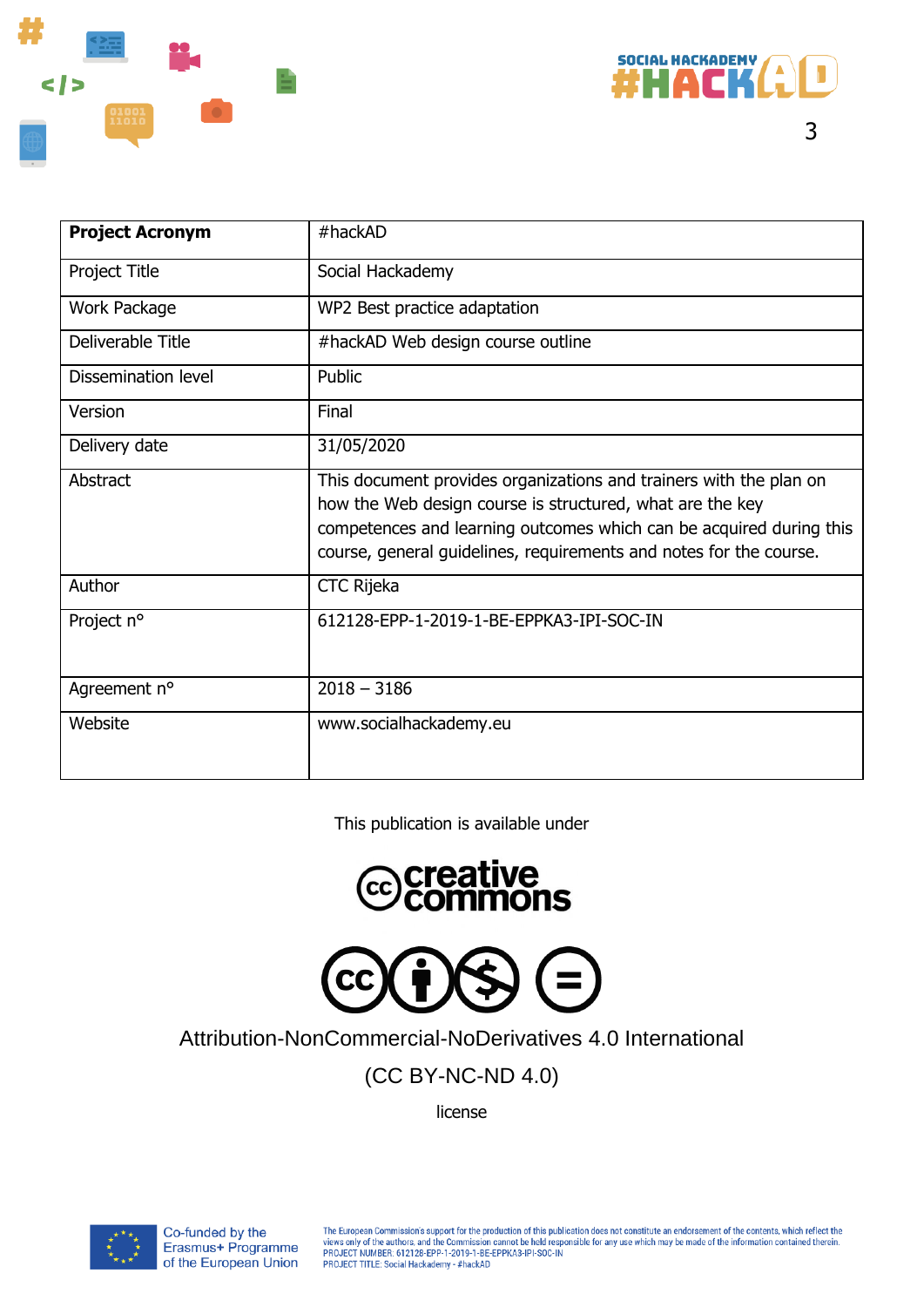



#### <span id="page-4-0"></span>**LEARNING OBJECTIVES**

The course is focused on teaching participants the basics of how the web works, how to create websites using content management systems, and understand all the different segments of creating a website. The participants will gain basic digital knowledge and skills about:

- the ways web is structured and delivered to users,
- the languages that make the web and the libraries that make website creation easier,
- working with servers,
- using content management systems,
- publishing the website online.

Besides digital skills, in this course the users are encouraged to think critically, be creative, work in teams and use the assets at their disposal to create solutions, thus they will have the chance to improve their entrepreneurial skills and skills for 21st century.

#### <span id="page-4-1"></span>**COMPETENCES**

A student who attends most of the classes, does the assignments and actively participates in the course should, by the end of the course, gain following competences:



DigComp 2.1 -> Competence Area 3: Creation of Digital Content -> Competence 3.1 – Developing content -> Level 3 – Intermediate



EntreComp -> Competence Area 1: Ideas & Opportunities -> Competence 1.2 – **Creativity** 



EntreComp  $\rightarrow$  Competence Area 3: Into action  $\rightarrow$  Competence 3.5 – Learn by doing

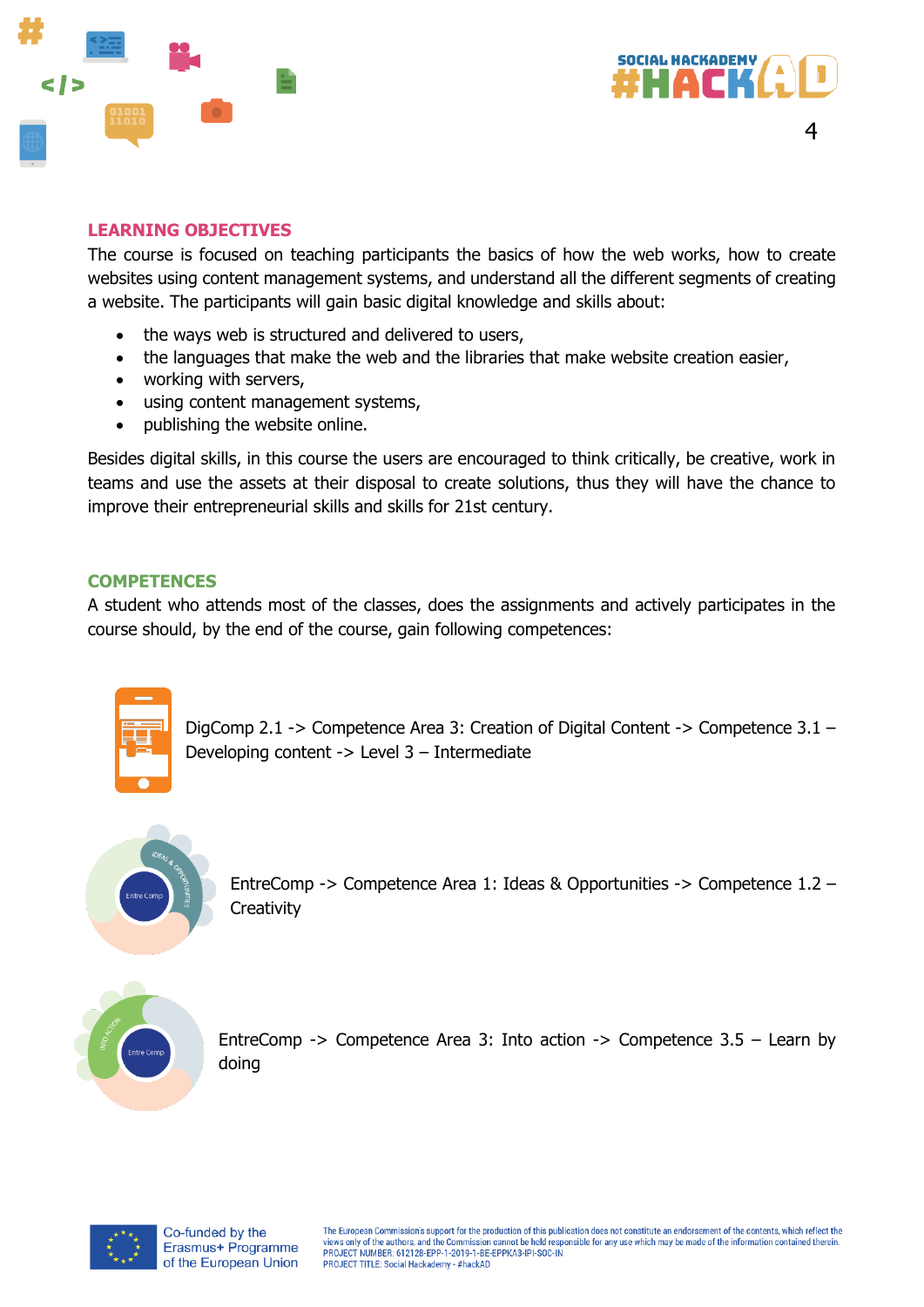



#### <span id="page-5-0"></span>**COURSE REQUIREMENTS**

The participants are required to have basic computer skills in accordance with DigComp 2.1 – Competence Area  $1$  – Information and Data Literacy – 1.3 Managing data, information and digital content – Level 4 or ECDL - Computer Essentials Module.

#### <span id="page-5-1"></span>**EQUIPMENT**

Computer or laptop for each participant with stable internet connection and necessary software based on the trainer's preference, digital projector, pens, papers.

#### <span id="page-5-2"></span>**INSTRUCTIONAL METHODS**

**Classwork** – theoretical or practical work done by students according to trainer's instructions during class

**Self-study** – theoretical or practical work done by students individually according to trainer's suggestions (tutorials, online reading materials, etc.) outside of class

**Exercises** – short tasks done by students themselves during the class moderated by trainer

**Project assignments** – comprehensive tasks that students do by themselves or in groups with the guidance and support by trainer

**Homework** – short tasks done by students at home

#### <span id="page-5-3"></span>**NOTES**

The course is designed upon practical "learning by doing" methodology and consists mostly of tasks and exercises that participants will do by themselves with the guidance of the mentor.

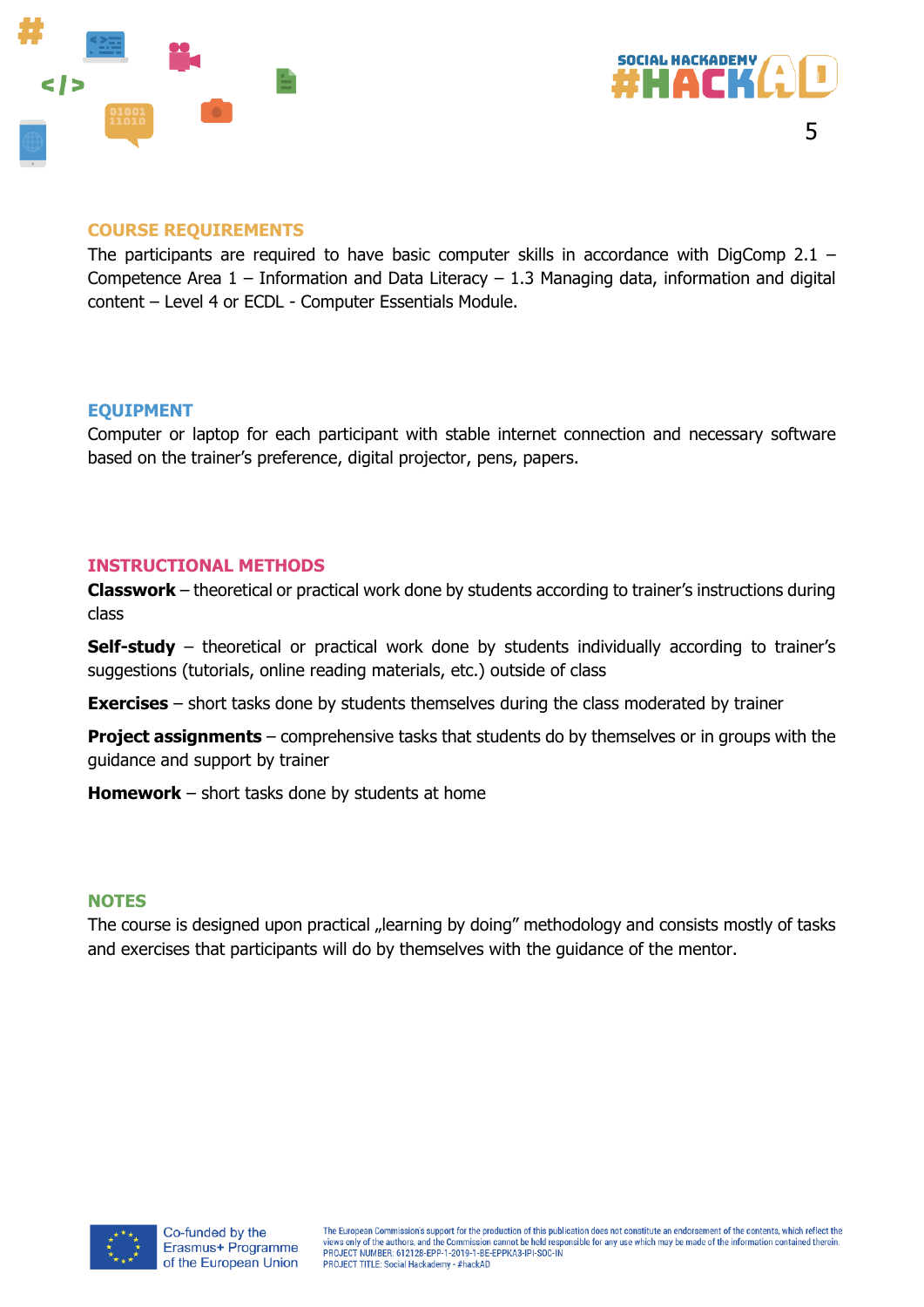



#### <span id="page-6-0"></span>**ASSESSMENT AND EVALUATION**

The students' progress should be monitored by the trainer during the course, providing the necessary feedback on strengths and emphasis on the topics that need further improvement. The student's skills and knowledge should be evaluated during the Hackathon, assessing the student's involvement in the Hackathon assignment, the quality of produced results, creativity, problem-solving and teamwork.

#### <span id="page-6-1"></span>**COURSE DURATION**

The course consists of 40 hours of face-to-face workshops. Preferably the course can be extended by 20 hours to give the participants more time for exercise.

#### <span id="page-6-3"></span><span id="page-6-2"></span>**SYLLABUS AND LEARNING OUTCOMES**

#### **1. INTRODUCTION TO WEB (2 hours)**

1.1. HTTP and Client-server communication

At the end of the course the participants will be able to explain the HTTP, understand the client-server communication, and know what is the HTTP request and HTTP response.

1.2. Structure of a website

At the end of the course the participants will be able to differentiate various segments of the website (content, appearance, functionality) and know about the different languages of the web.

1.3. Web design workflow

At the end of the course the participants will be able to explain the web design workflow from the idea to publishing.

### <span id="page-6-4"></span>**2. CREATING A WEBSITE MOCKUP (16 hours)**

2.1. What is website mockup and why is it used

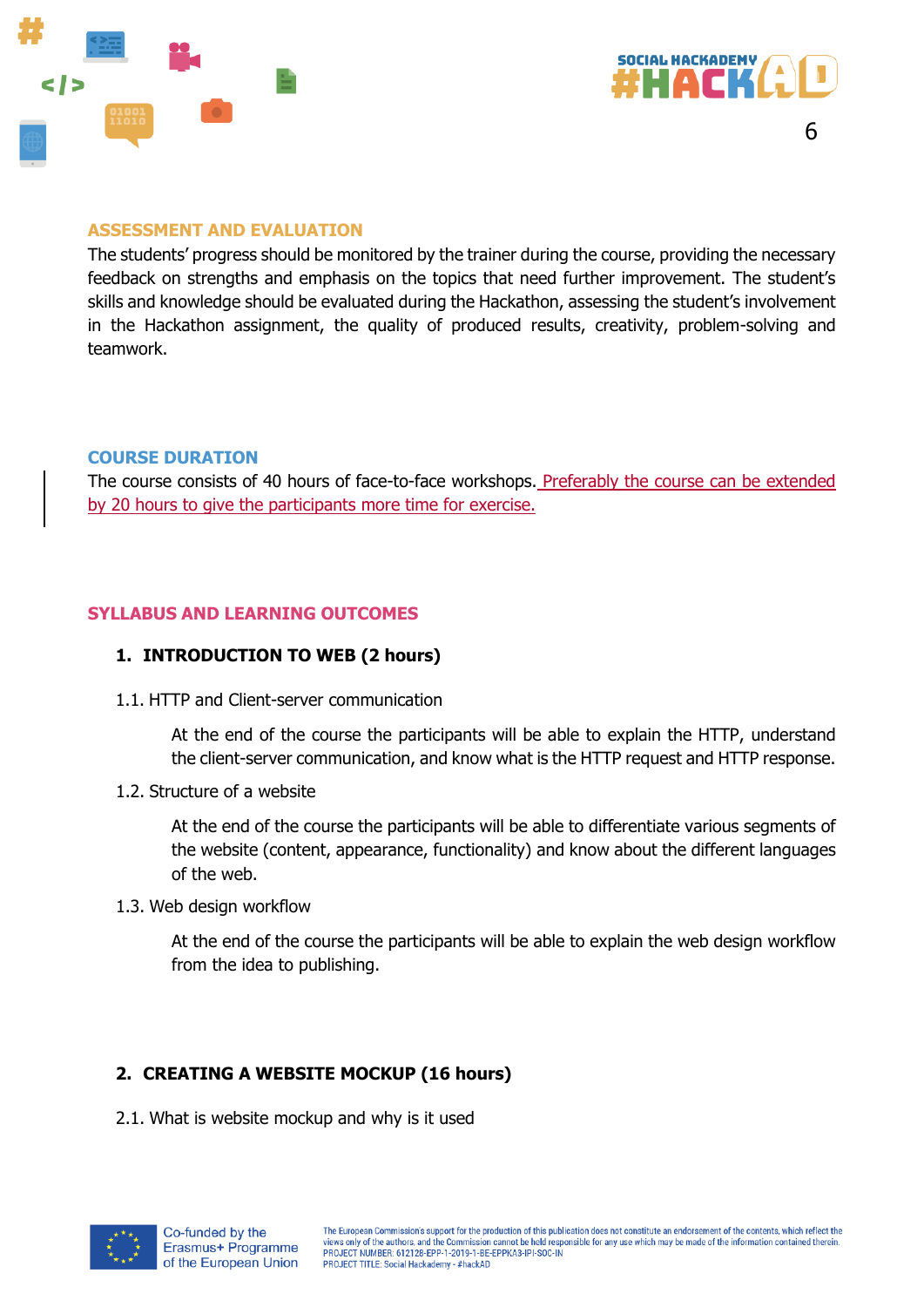



7

At the end of the course the participants will know what is website mockup and what benefits come with creating one.

2.2. Exploring the tools for website mockup creation

At the end of the course the participants will know about the different tools used for website mockup creation and will be introduced to the workspace and the workflow of one tool.

2.3. Website layout elements

At the end of the course the participants will know about the different layout elements used to format content and achieve user interactivity, how to input the elements into the mockup and tweak their settings to achieve desired effect.

2.4. Creating a website mockup

At the end of the course the participants will be able to create website mockup with several pages of different layouts and purposes.

# <span id="page-7-0"></span>**3. BASICS OF WORKING WITH SERVERS (4 h)**

3.1. Local server

At the end of the course the participants will be able to install local server on a PC, understand the basics of how the server works, and use the server to serve websites locally.

# <span id="page-7-1"></span>**4. CONTENT MANAGEMENT SYSTEM (16 h)**

4.1. Installing the CMS

At the end of the course the participants will be able to prepare an empty database for the CMS and install the CMS on the local server.

4.2. Adjusting the appearance